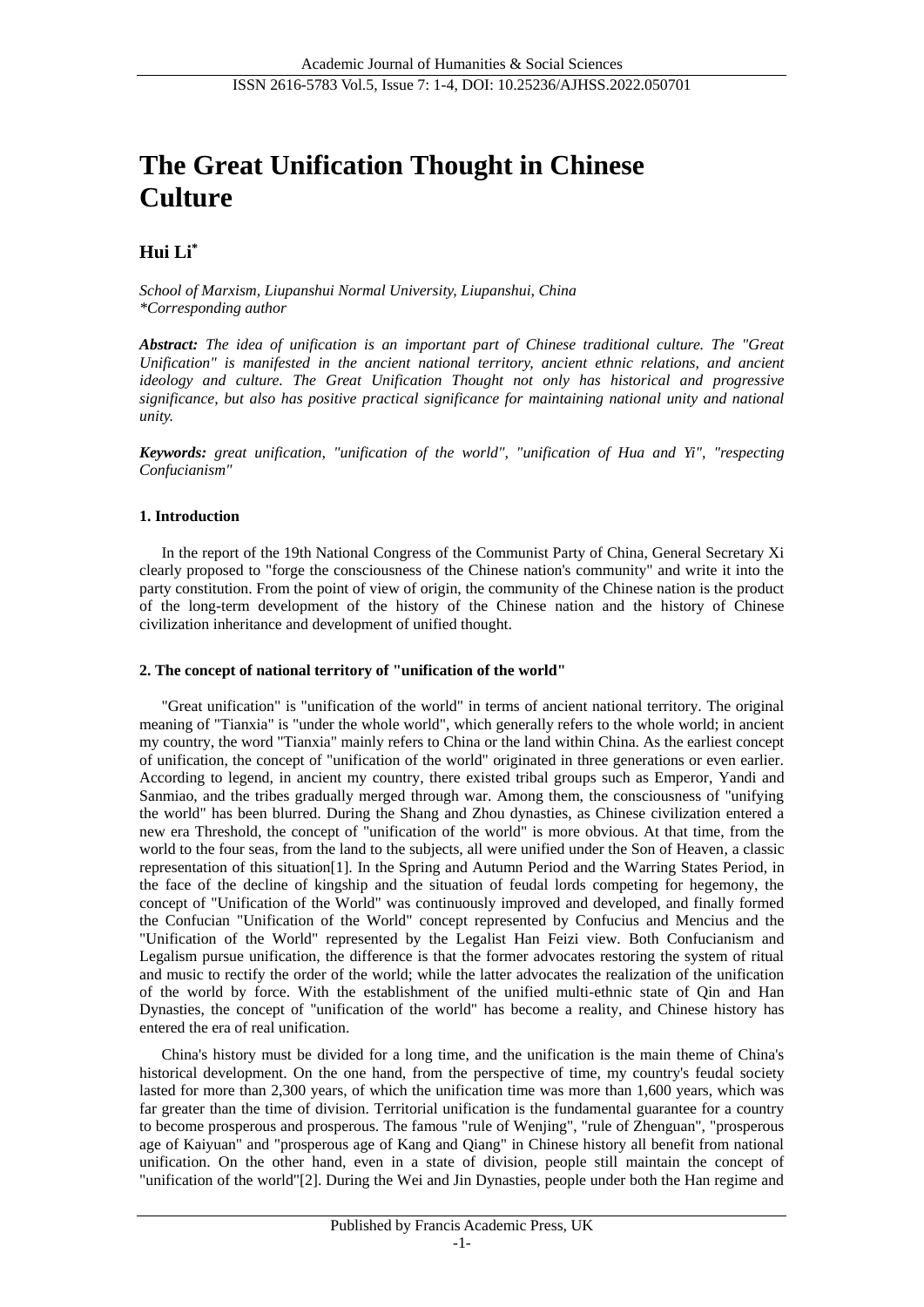the minority regimes considered themselves "Chinese". For example, Li Daoyuan, who lived in the Northern Wei Dynasty, never set foot in the south in his life, and still chose the territory of the unified Western Han Dynasty. As the narrative scope of "Shui Jing Zhu"; during the Song Dynasty, the rulers of the Liao Dynasty, the Western Xia Dynasty and the Jin Dynasty all regarded themselves as Chinese orthodoxy, and took it as their responsibility to realize the unification of the world. It can be seen that no matter how divided the reality is, in people's minds, China has always been an indivisible united whole.

Although my country's ancient concept of "unification of the world" does not yet have the concept of a state in the modern sense, and has certain historical limitations, it has provided an ideological weapon for countless people with lofty ideals in modern times to seek the way of saving the country and the people. The most famous one is Sun Yat-sen's proposition of national unification, he pointed out that China as a unified country is fundamentally derived from our country's consciousness of "unification of the world" for thousands of years, "it is this kind of consciousness that makes us as a country "preservation", the realization of national reunification is in line with the trend of China's historical development, "no matter what happens"; a history of the Chinese Communist Party is the history of Communists seeking national independence, safeguarding national unity and territorial integrity, the Communist Party of China applies Marxism Classical writers' theories on the state, combined with my country's specific national conditions, put forward the "one country, two systems" system, completing the modern transformation of the concept of "unification of the world".

#### **3. The national view of "unification of China and Yi"**

The concept of "unification of Chinese and barbarians" is the manifestation of the idea of unification in ancient ethnic relations. It advocates the distinction between Chinese and barbarians under the "unification of the world"[3]. It not only pays attention to the regional and cultural differences between different ethnic groups, but also emphasizes the relationship between the Han and the Han nationality, the indivisibility of ethnic minorities as a whole. Therefore, "the unification of the Chinese and the barbarians" and "the unification of the world" are dialectically unified. From the perspective of origin, the concept of "unification of Chinese and barbarians" can be traced back to at least three generations. The Xia people, merchants and Zhou people established the prototype of the Chinese nation by absorbing the elements of the surrounding tribes; during the Spring and Autumn Period, Confucius based on regional and cultural standards. The Chinese are divided into two major groups, the "Huaxia" and the "Siyi". Since culture can be cultivated, the boundary between "Huaxia" and "Siyi" is not absolute. The two are integrated and transformed with each other. If the barbarians are used, they will be barbarians, and if the barbarians enter China, they will be Chinese." After Confucius, Mencius advocated "using Xia to become barbarians", that is, using Chinese culture such as clothing and etiquette to influence and even assimilate barbarian tribes. Influenced by the concept of "unification of the Chinese and the barbarians", the Huaxia nationality grew bigger and bigger like a snowball, and became the predecessor of today's Han nationality, while the "four barbarians" were divided into various ethnic minorities, intermarriage with each other in marriage, and gradually merged into "a great nation that cannot be divided and indelible for thousands of years" - "the Chinese nation". Of course, due to limited cognitive ability or barriers in language communication, people in ancient times could not clearly perceive the general connection between their own nation and other nations, and the "Chinese nation" existed more as a free national community.

The concept of "unification of Hua and Yi" is not only the proposition of ancient thinkers, but also reflected in the thoughts of many feudal emperors. For example, Emperor Taizong of Tang opposed the national policy of the previous rulers of "exalting China and despising barbarians", claiming that "love is the same"; after overthrowing the rule of the Yuan Dynasty, Emperor Taizu of Ming claimed that "there is no difference between China and barbarians, although the surnames are different, they are the same"; Emperor Yongzheng It is believed that Huayi is only a regional difference, emphasizing "Huayi family" and "Chinese and foreign integration". In the midst of constant social changes and dynasties, the ancient rulers clearly realized the inseparability of "Huaxia" and "Siyi" as a whole, and began to pay attention to ethnic equality. To a certain extent, the ethnic conflicts have been eased and social stability and harmony have been maintained.

Since modern times, the combination of the concept of "unification of Chinese and barbarians" and the theory of Western nationalism has led to the emergence of "the concept of the Chinese nation". Liang Qichao used the term "Chinese nation" for the first time, and emphasized that the Chinese nation was formed by the continuous integration of "Huaxia" and "Four Barbarians" in the long history; With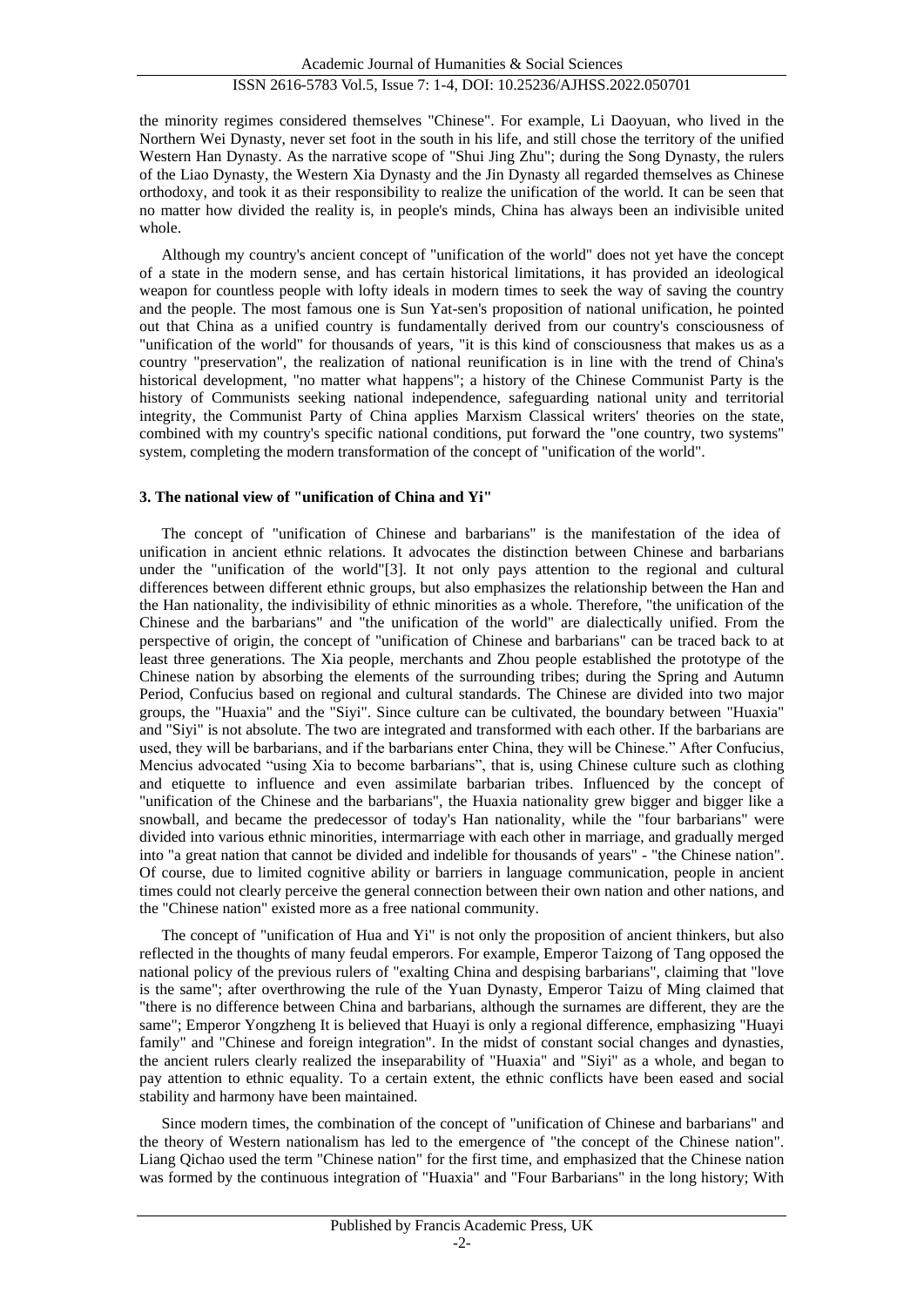sincerity, we can make it into a single furnace to form a Chinese nation"; during the Anti-Japanese War, Gu Jiegang issued a call that "the Chinese nation is one". Through the confrontation between China and the Western powers in the past century, the national consciousness of the Chinese people has been unprecedentedly high, and the Chinese nation has developed from the original "free national community" to a "conscious national community". After the founding of New China, the Communist Party of my country, guided by Marxism, combined with the actual situation of ethnic issues in our country, gradually established a theoretical system of ethnicity with Chinese characteristics. It can be said that both the "Chinese nation view" and the theory of "Chinese nation's pluralistic unity" are inseparable from the support of the concept of "unity of Chinese and barbarians", and they are the inheritance of the concept of "unity of Chinese and barbarians" under new historical conditions and development. In a word, the concept of "unification of Chinese and barbarians" runs through the development process of the history of Chinese civilization and the Chinese nation. It is not only of historical significance, but also of positive practical significance for cultivating and forging a sense of community of the Chinese nation today.

#### **4. The ideological and cultural view of "respecting Confucianism alone"**

Ideology and culture are the spiritual bonds that maintain the unity. Without a common ideology and culture, any unity cannot be sustained. "Great unification" is manifested in ideological and cultural aspects, namely "ideological unification" and "cultural unification". During the Western Han Dynasty, Emperor Wu of the Han Dynasty decided to adopt Dong Zhongshu's suggestion to "dismiss a hundred schools of thought and respect Confucianism". Since then, the ideological and cultural unity with Confucianism as the core has always existed in all dynasties, which not only ensures the unity of Chinese history the nature and continuity make Chinese civilization the only uninterrupted civilization in the world.

The reason why Confucianism can prevail among the pre-Qin theories and become the mainstream of Chinese traditional thought and culture is inseparable from its own content and characteristics. On the one hand, Confucianism contains a rich and systematic idea of unification. The Confucian view of "unification of the world" and "unification of Hua and Yi" has been inherited from Confucius to Mencius and even Xunzi, and has become increasingly rich; Dong Zhongshu proposed "unification of thought" and "unification of culture", which made the Confucian grand unification thought more systematic and theoretical. On the other hand, compared to other schools, Confucian culture is more inclusive. The Confucian school adheres to the concepts of "harmony but different" and "inclusiveness", absorbs the thinking achievements of other schools at any time, and creatively integrates its ideological content to continuously develop and strengthen itself. Of course, my country's traditional Confucian culture is based on the maintenance of autocratic rule, and the establishment of its mainstream status is also closely related to external political forces. In the feudal society that lasted for more than two thousand years, Confucian culture mainly existed as an official ideology, and its development did not evolve according to its own internal logic, but was transformed according to the needs of the ruler, and gradually lost the character of independent development; Especially later, when Confucianism developed into the Neo-Confucianism of the Song and Ming Dynasties, it advocated "preserving the principles of nature and eliminating human desires", which stifled the ideological and cultural vitality of the entire nation.

Since modern times, Confucian culture has fallen into an unprecedented predicament. Some people think that Confucianism has seriously hindered China's development and is an important reason for China's poverty, weakness and backwardness. The profound influence of Confucianism on China for thousands of years must be eliminated. Therefore, how to correctly treat Confucianism has become an important part of building a socialist culture with Chinese characteristics today. Comrade Xi pointed out in his speech at the International Academic Symposium commemorating the 265th anniversary of Confucius's birth that "Chinese excellent traditional culture, including Confucianism, contains important inspirations for solving the problems faced by contemporary human beings." In particular, the rich connotation and the value of the times of the Confucian Great Unification Thought, combine it with the current theme of the times to realize the creative transformation and innovative development of Confucianism.

#### **5. Conclusion**

The idea of "great unification" of traditional Chinese culture is reflected in the ancient state territory,